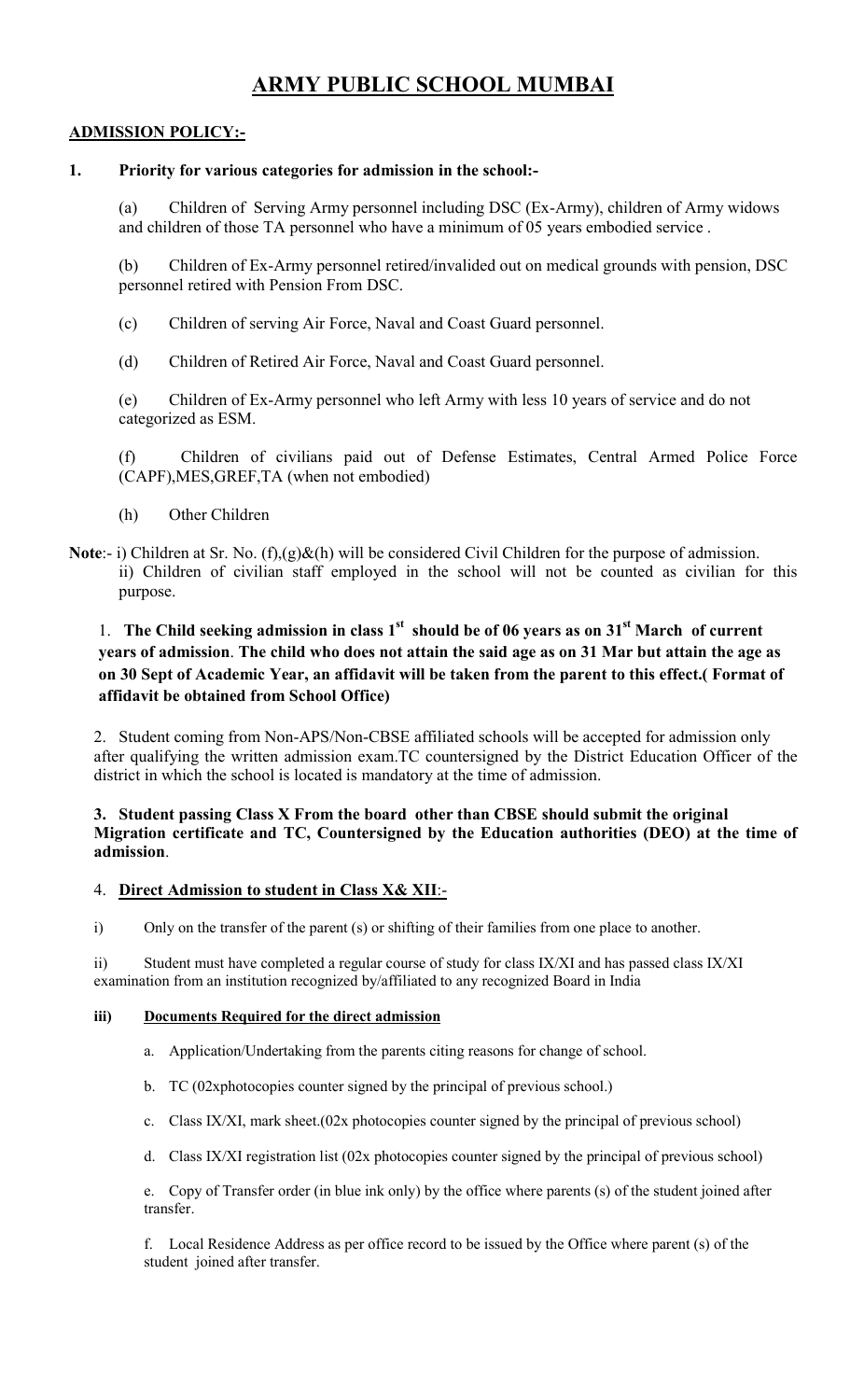#### (iv) Admission will be regularized only after Approval from Regional Office CBSE, Pune.

#### Note:- Migration Certificate Mandatory and the TC duly countersigned by the Education Authorities (DEO) is mandatory (for NON-CBSE schools) to be submitted at the time of admission.

5. The Children seeking admission for class II to V are tested for English, Hindi and Maths. Children seeking admission for Classes VI to X are tested for English, Hindi, Maths and Science, XI to XII class will be tested according to stream & subject (s) offered.

## 6. No Written test will be conducted for student seeking admission in class I.

7. The syllabus for any entrance test is that of the class, the child has already passed i.e.one standard lower than the one in which admission is being sought.

8. Subject for Admission Test for class II to X:

|         | Class II to V Subject and Marks | Class VI to X Subject and Marks |    |  |
|---------|---------------------------------|---------------------------------|----|--|
| English | 25                              | English                         | 25 |  |
| Hindi   |                                 | Hindi                           | 25 |  |
| Maths   |                                 | Maths                           | 25 |  |
|         |                                 | Science                         | つく |  |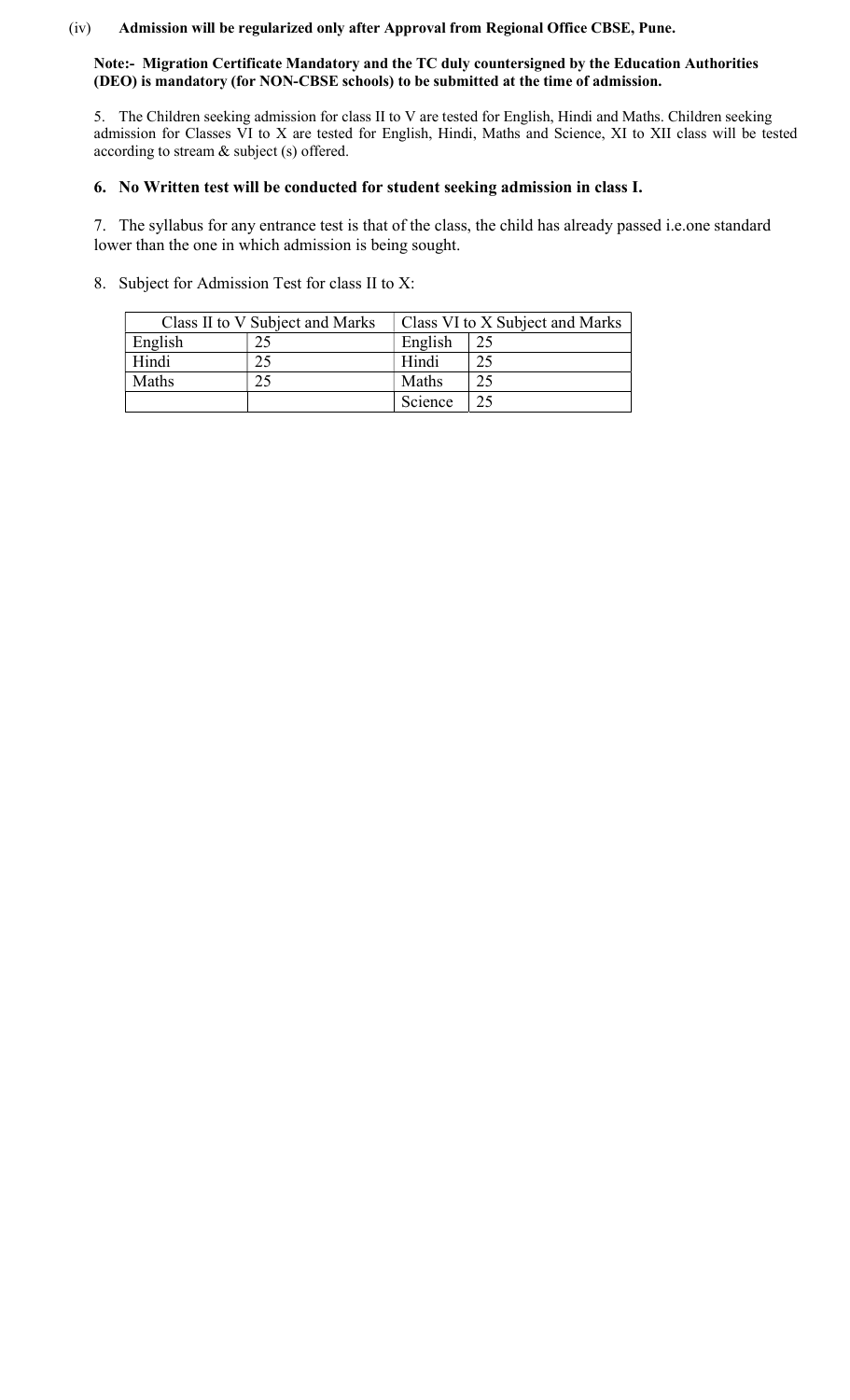# ARMY PUBLIC SCHOOL MUMBAI

#### ADMISSION GUIDELINES :-

2. Admission timings: 0900 hrs-1300 hrs.

3. The Child seeking admission in class  $1<sup>st</sup>$  should be of 06 years as on  $31<sup>st</sup>$  March of current years of admission. The child who does not attain the said age as on 31 Mar but attain the age as on 30 Sept of Academic Year, an affidavit will be taken from the parent to this effect.( Format of affidavit be obtained from School Office).

4. One copy of each passport size photograph of the child .

5. The child seeking admission in Classes II to Xll must bring TC Form previous school duly signed by the District Education Authority (NON CBSE) and Original Report Card.

|  |  |  | 6. Mandatory list of documents to be attached with the admission form is as following: |  |  |  |  |  |  |  |
|--|--|--|----------------------------------------------------------------------------------------|--|--|--|--|--|--|--|
|--|--|--|----------------------------------------------------------------------------------------|--|--|--|--|--|--|--|

| Sr.No | Documents to be attached with the admission form (Mandatory for all)                     |  |  |  |  |
|-------|------------------------------------------------------------------------------------------|--|--|--|--|
| 1.    | DOB certificate from Authorised Department of the state Govt./ Govt. of India            |  |  |  |  |
| 2.    | Original TC (Details should be as per DOB certificate) $(01x$ photocopy to be given to   |  |  |  |  |
|       | class teacher)                                                                           |  |  |  |  |
| 3.    | Extract of DO part-II Order. (Mandatory for serving army personnel)                      |  |  |  |  |
| 4.    | Service Certificate from CO-OC unit. (Mandatory for serving army personnel)              |  |  |  |  |
| 5.    | Extract from Discharge book showing details of children and date of birth (Mandatory for |  |  |  |  |
|       | ESM)                                                                                     |  |  |  |  |
| 6.    | Service & Pay drawn certificate from concerned unit.(Mandatory for Def civ/para Mil      |  |  |  |  |
|       | Force)                                                                                   |  |  |  |  |
| 7.    | Photocopy of discharge book (attested) (Mandatory For ESM)                               |  |  |  |  |
| 8.    | Photocopy of Report Card (sets. One set to be attached with this form. Second set to be  |  |  |  |  |
|       | given to class teacher)                                                                  |  |  |  |  |
| 9.    | Photocopy of Adhar Card (UID)(mandatory for all) (sets. One set to be attached with this |  |  |  |  |
|       | form. Second set to be given to class teacher)                                           |  |  |  |  |
| 10.   | Photocopy of SC/ST/OBC Certificate Mandatory (if applicable)                             |  |  |  |  |

#### 7. Admission to Class XI:

(a) Provisional admission to class XI will be done on the basis of overall performance of Pre-Board Exam in Class X in their Previous Schools. Students are advised to bring Pre-Board progress Report of Class X in Original.

(b) It is however, Clarified that if any student fails to secure the requisite percentage of marks in class X Board for a particular stream, he/she will NOT be allowed to continue that stream.The parents of children provisionally admitted to Class XI, will therefore, be required to give an undertaking to this effect and they will Not claim admission to particular stream if their ward fails to secure requisite percentage of marks in the X class Board Examination for the stream.

| Minimum Cut-Off Percentages |                        |         |                    |         |  |
|-----------------------------|------------------------|---------|--------------------|---------|--|
| Sr.No.                      | Stream Offered         | Science | Maths              | English |  |
| (a)                         | Science with Maths     |         | 71                 |         |  |
| (b)                         | Science without Maths  |         | 61(Basic maths71)  |         |  |
| (c)                         | Commerce with Maths    |         | $\overline{7}$     |         |  |
| (d)                         | Commerce without Maths |         | 51(Basic Maths 61) |         |  |

(Cut Off % for civil student will be 10% Higher)

# NOTE:-